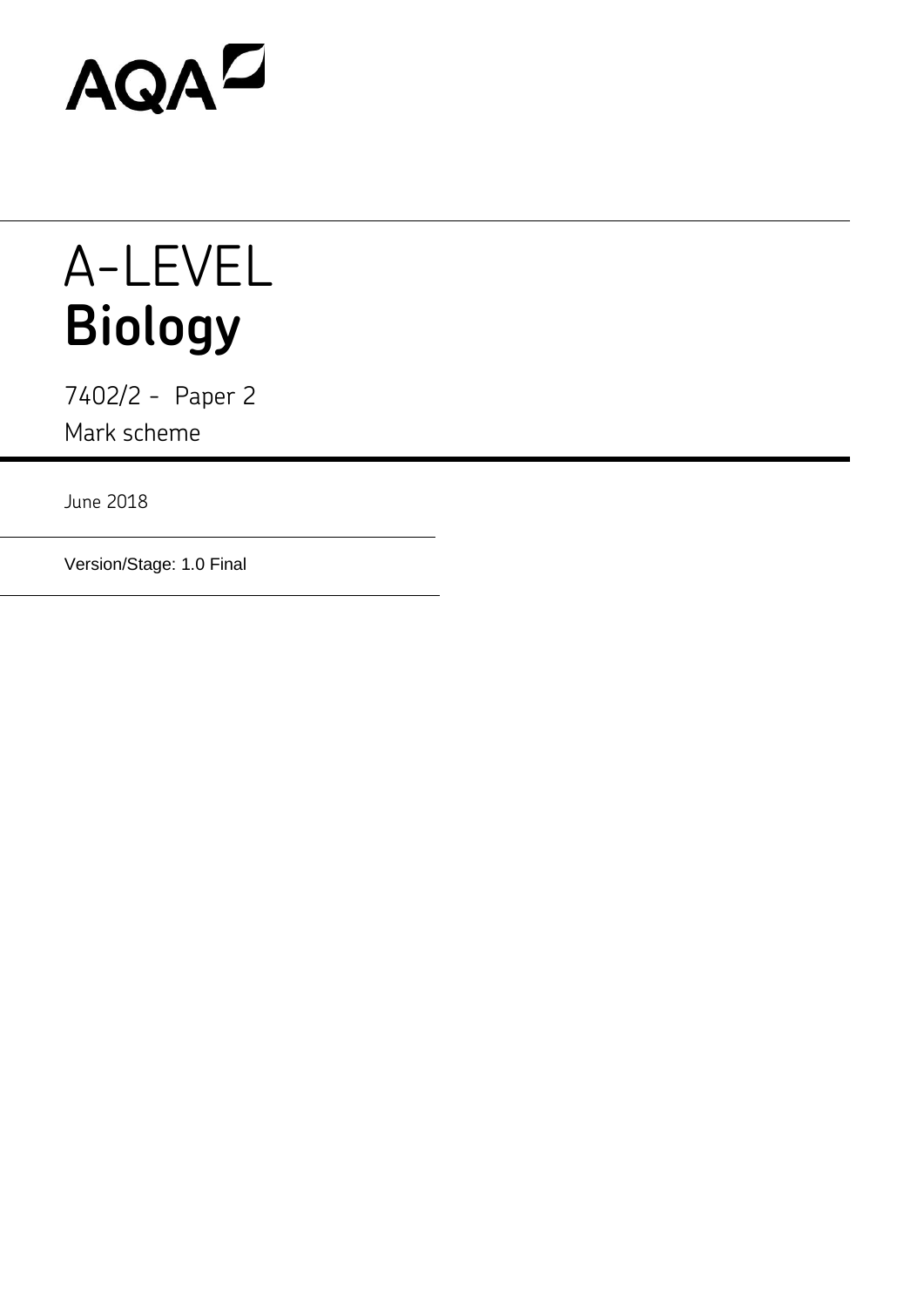Mark schemes are prepared by the Lead Assessment Writer and considered, together with the relevant questions, by a panel of subject teachers. This mark scheme includes any amendments made at the standardisation events which all associates participate in and is the scheme which was used by them in this examination. The standardisation process ensures that the mark scheme covers the students' responses to questions and that every associate understands and applies it in the same correct way. As preparation for standardisation each associate analyses a number of students' scripts. Alternative answers not already covered by the mark scheme are discussed and legislated for. If, after the standardisation process, associates encounter unusual answers which have not been raised they are required to refer these to the Lead Assessment Writer.

It must be stressed that a mark scheme is a working document, in many cases further developed and expanded on the basis of students' reactions to a particular paper. Assumptions about future mark schemes on the basis of one year's document should be avoided; whilst the guiding principles of assessment remain constant, details will change, depending on the content of a particular examination paper.

Further copies of this mark scheme are available from aqa.org.uk

Copyright © 2018 AQA and its licensors. All rights reserved.

AQA retains the copyright on all its publications. However, registered schools/colleges for AQA are permitted to copy material from this booklet for their own internal use, with the following important exception: AQA cannot give permission to schools/colleges to photocopy any material that is acknowledged to a third party even for internal use within the centre.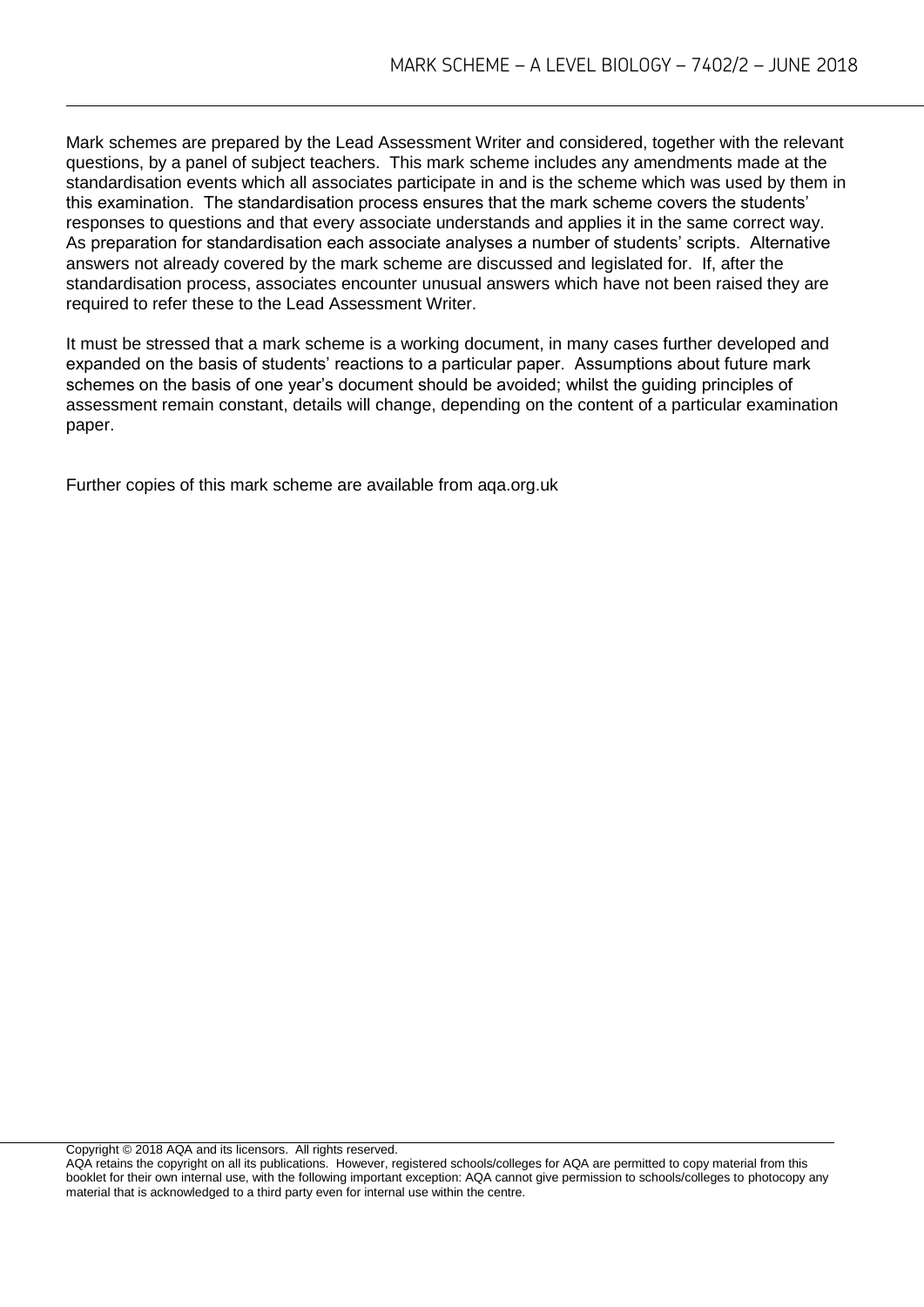## Level of response marking instructions

Level of response mark schemes are broken down into levels, each of which has a descriptor. The descriptor for the level shows the average performance for the level. There are marks in each level.

Before you apply the mark scheme to a student's answer read through the answer and annotate it (as instructed) to show the qualities that are being looked for. You can then apply the mark scheme.

## Step 1 Determine a level

Start at the lowest level of the mark scheme and use it as a ladder to see whether the answer meets the descriptor for that level. The descriptor for the level indicates the different qualities that might be seen in the student's answer for that level. If it meets the lowest level then go to the next one and decide if it meets this level, and so on, until you have a match between the level descriptor and the answer. With practice and familiarity you will find that for better answers you will be able to quickly skip through the lower levels of the mark scheme.

When assigning a level you should look at the overall quality of the answer and not look to pick holes in small and specific parts of the answer where the student has not performed quite as well as the rest. If the answer covers different aspects of different levels of the mark scheme you should use a best fit approach for defining the level and then use the variability of the response to help decide the mark within the level, ie if the response is predominantly level 3 with a small amount of level 4 material it would be placed in level 3 but be awarded a mark near the top of the level because of the level 4 content.

## Step 2 Determine a mark

Once you have assigned a level you need to decide on the mark. The descriptors on how to allocate marks can help with this. The exemplar materials used during standardisation will help. There will be an answer in the standardising materials which will correspond with each level of the mark scheme. This answer will have been awarded a mark by the Lead Examiner. You can compare the student's answer with the example to determine if it is the same standard, better or worse than the example. You can then use this to allocate a mark for the answer based on the Lead Examiner's mark on the example.

You may well need to read back through the answer as you apply the mark scheme to clarify points and assure yourself that the level and the mark are appropriate.

Indicative content in the mark scheme is provided as a guide for examiners. It is not intended to be exhaustive and you must credit other valid points. Students do not have to cover all of the points mentioned in the Indicative content to reach the highest level of the mark scheme.

An answer which contains nothing of relevance to the question must be awarded no marks.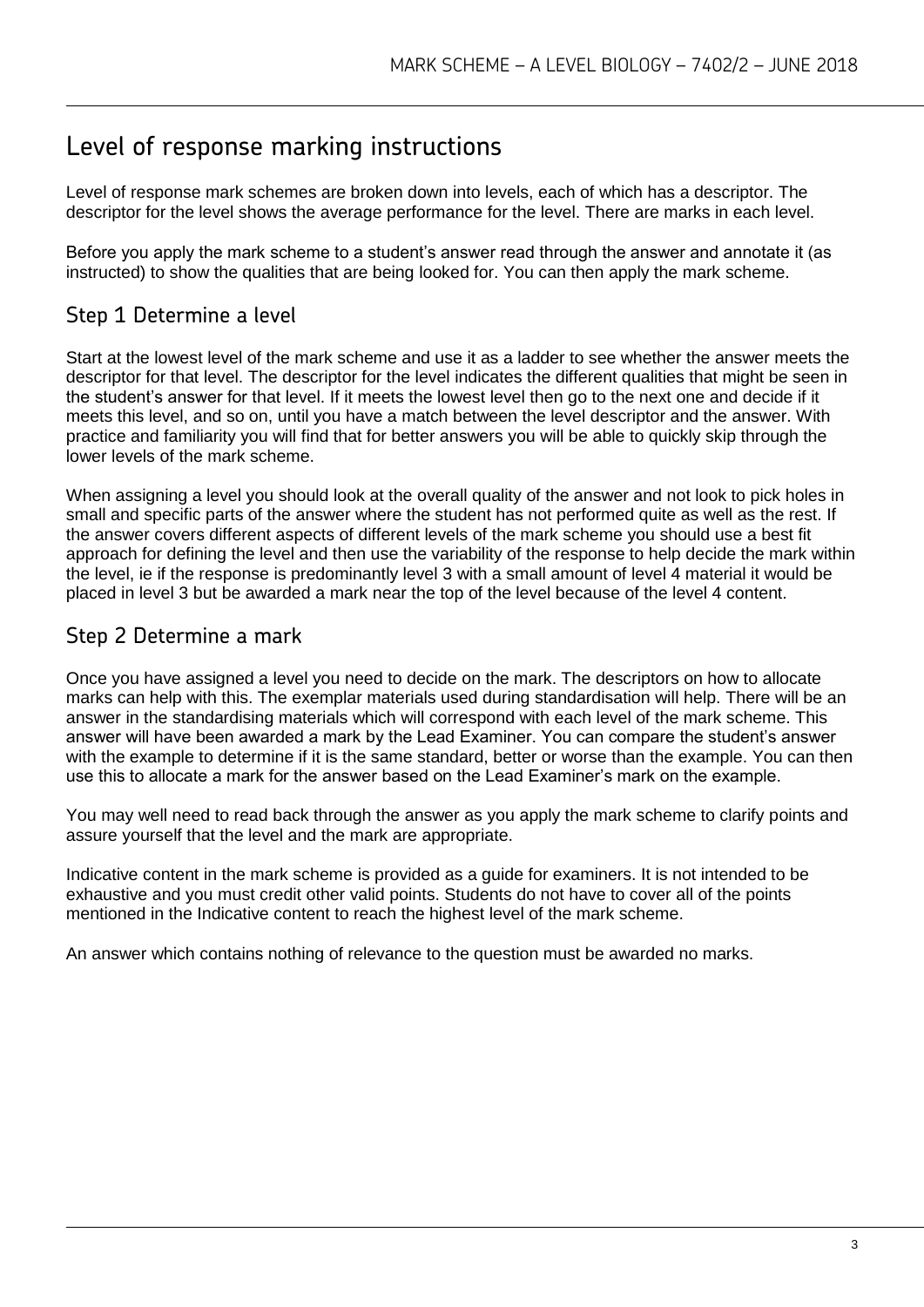| Question | <b>Marking Guidance</b>                                                             | <b>Mark</b> | <b>Comments</b>                                                              |
|----------|-------------------------------------------------------------------------------------|-------------|------------------------------------------------------------------------------|
| 01.1     | 1. (Less/no) ATP;                                                                   | 2           | 2. Accept NADPH,<br>NADPH + H, NADPH <sub>2</sub><br>$NADPH + H+$            |
|          | 2. (Less/no) reduced NADP;                                                          |             | 2. Reject reduced NAD,<br>NADH etc,                                          |
| 01.2     | 1. (Less/no) carbon dioxide (reacts) with RuBP;                                     | 2           |                                                                              |
|          | 2. (Less/no) GP;                                                                    |             |                                                                              |
|          |                                                                                     | 1           | Reject: stoma                                                                |
|          |                                                                                     |             | Reject stroma of<br>cytoplasm/chlorophyll                                    |
| 01.3     | 1. Stroma (of/in chloroplast);                                                      |             | Reject stroma of<br>mitochondrion                                            |
|          |                                                                                     |             | Ignore references to<br>Calvin cycle or the<br>light-independent<br>reaction |
|          | 1. Rubisco activity increases with temperature                                      | 4 max       | 2. Accept denatures at<br>high temperature (allow                            |
|          | <b>OR</b><br>Rubisco optimum temperature is above<br>(rubisco activase);            |             | any temperature above<br>$25 \text{°C}$                                      |
|          | 2. (Rubisco) activase activity decreases at                                         |             |                                                                              |
|          | high temperatures (allow any temperature<br>above $25 \degree C$ .)                 |             |                                                                              |
|          | <b>OR</b>                                                                           |             |                                                                              |
| 01.4     | (Rubisco) <b>activase</b> optimum (allow in range)<br>25 to 30 $°C$ .;              |             | 4. Accept may not be<br>the same in other                                    |
|          | 3. (Results/graphs suggest) activase<br>cannot/does not affect activity of rubisco; |             | species/types of plant<br>Ignore: only one study                             |
|          | 4. (Results are) only for cotton;                                                   |             |                                                                              |
|          | 5. (Results are) for isolated enzymes;                                              |             |                                                                              |
|          | 6. No stats test;                                                                   |             |                                                                              |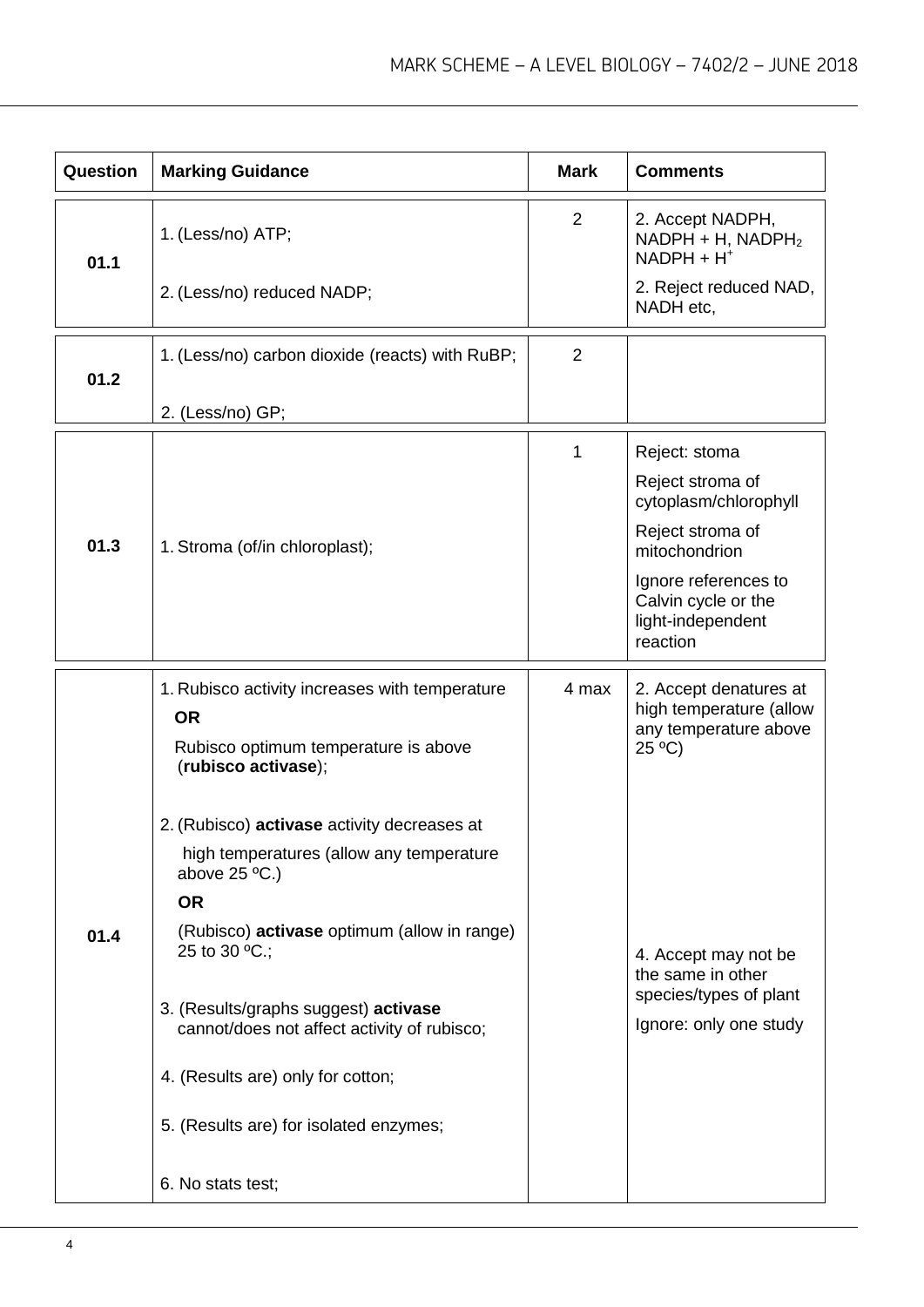| Question | <b>Marking Guidance</b>                                                                                                                                                                                                                                                                       | <b>Mark</b>    | <b>Comments</b>                                                                                                                                                                                                                                                                                                                                                            |
|----------|-----------------------------------------------------------------------------------------------------------------------------------------------------------------------------------------------------------------------------------------------------------------------------------------------|----------------|----------------------------------------------------------------------------------------------------------------------------------------------------------------------------------------------------------------------------------------------------------------------------------------------------------------------------------------------------------------------------|
| 02.1     | Box 2.<br>An inversion will result in a change in the number<br>of DNA bases.                                                                                                                                                                                                                 | 1              | Reject if more than one<br>box with tick. Ignore<br>crossed-out ticks                                                                                                                                                                                                                                                                                                      |
| 02.2     | 1. (Increased) methylation (of tumour suppressor<br>genes);<br>2. Mutation (in tumour suppressor genes);<br>3. Tumour suppressor genes are not<br>transcribed/expressed<br><b>OR</b><br>Amino acid sequence/primary structure altered;<br>4. (Results in) rapid/uncontrollable cell division; | 3 max          | 1. Accept abnormal<br>methylation or<br>hypermethylation<br>1. Ignore decreased<br>acetylation of histones<br>3. Accept mRNA for<br>transcription/transcribed<br>3. Accept tertiary<br>structure altered<br>3 Accept different<br>amino acid<br>3. Ignore reference to<br>protein not being<br>formed<br>4. Accept cell division<br>cannot be regulated<br>4 Ignore growth |
| 02.3     | 1. Correct answer of 1.9/1.93 x $10^{25}$ = 2 marks;;<br>2. Incorrect answer but shows $84 = 1$ mark<br><b>OR</b><br>$28 \times 3 = 1$ mark<br><b>OR</b><br>Incorrect answer but shows 672 divided by $8 =$<br>1 mark;                                                                        | $\overline{2}$ | 1. Accept 2 x $10^{25} = 2$<br>marks<br>1. Ignore any numbers<br>after 1.93                                                                                                                                                                                                                                                                                                |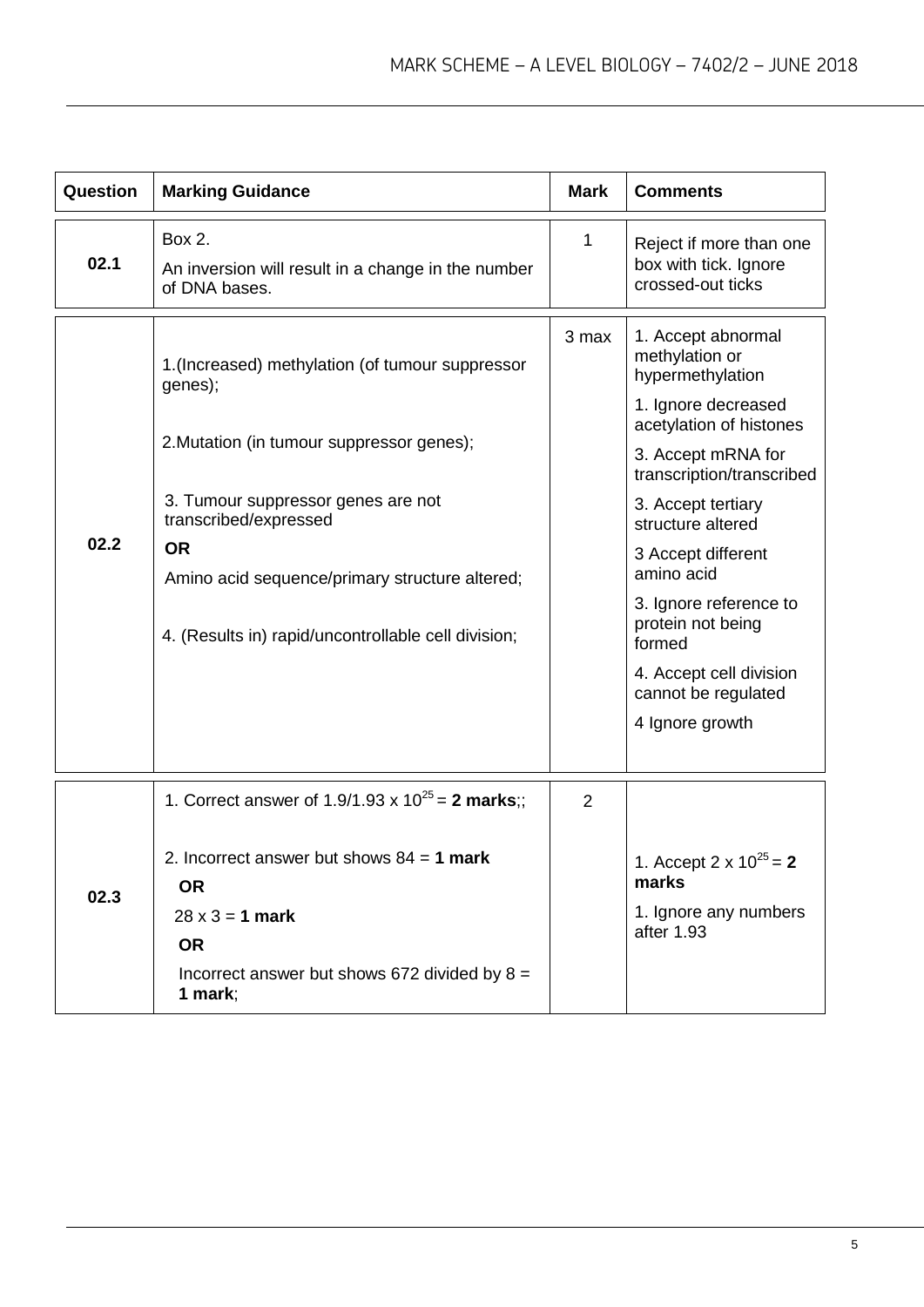| Question | <b>Marking Guidance</b>                                                                                                                                                                                                                                                                                                                                                                                                                                                               | <b>Mark</b>    | <b>Comments</b>                                                                                                                                                                                                                             |
|----------|---------------------------------------------------------------------------------------------------------------------------------------------------------------------------------------------------------------------------------------------------------------------------------------------------------------------------------------------------------------------------------------------------------------------------------------------------------------------------------------|----------------|---------------------------------------------------------------------------------------------------------------------------------------------------------------------------------------------------------------------------------------------|
| 03.1     | 1. (So the) oxygen is used/absorbed/respired;                                                                                                                                                                                                                                                                                                                                                                                                                                         | 1              |                                                                                                                                                                                                                                             |
| 03.2     | 1. Anaerobic respiration produces carbon dioxide;<br>2. Increase in pressure/volume (of gas);                                                                                                                                                                                                                                                                                                                                                                                         | 2              | 2. Reference to either<br>volume or pressure<br>required for the mark                                                                                                                                                                       |
| 03.3     | 1. Correct answer in range of<br>$4.9 \times 10^{-4}$ to $4.91 \times 10^{-4} = 2$ marks:<br>2. Incorrect answer buts shows division by $24 = 1$<br>mark<br><b>OR</b><br>Incorrect answer but shows a number from 1175 to<br>1178 (ignore position of decimal point, standard<br>form and any numbers that follow) = $1$ mark;<br><b>OR</b><br>Incorrect answer but show the number 49 (ignore)<br>position of decimal point, standard form and any<br>numbers after $49$ ) = 1 mark; | $\overline{2}$ | 1. Accept any<br>equivalent<br>mathematical<br>representation of this<br>answer                                                                                                                                                             |
| 03.4     | Large range/difference/increase in numbers;                                                                                                                                                                                                                                                                                                                                                                                                                                           | 1              | 1. Accept reference to<br>exponential (increase)<br>1. Ignore if the answer<br>only refers to numbers<br>being high<br>I. Ignore to 'fit on the<br>scale'                                                                                   |
| 03.5     | 1. Decrease/no glucose/substrate<br><b>OR</b><br>Increase in ethanol/carbon dioxide/acidity;                                                                                                                                                                                                                                                                                                                                                                                          | 1              | Accept decrease/no<br>oxygen as Figure 4 is<br>not linked to Figure 3.<br>Accept competition for<br>glucose/oxygen.<br>Accept any named<br>sugar<br>Accept decrease in<br>pH<br>Accept increase in<br>toxins<br>1. Ignore<br>food/nutrients |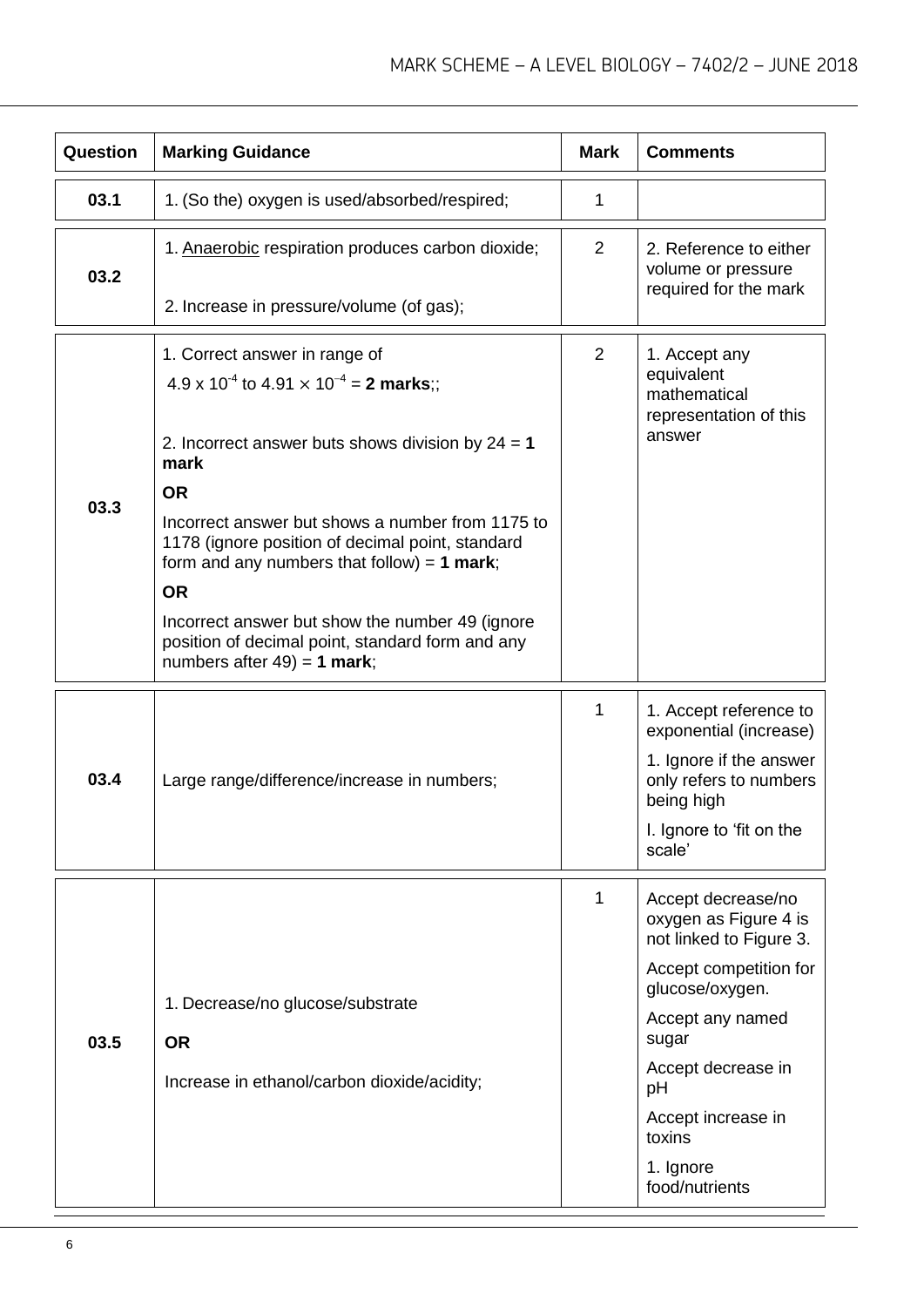| 03.6 | 1. Correct answer of 298000 or 297766 or<br>297765.59 or 296826 = 2 marks;;<br>2. Incorrect answer but working shows $2000 \times 2.72$<br>$= 1$ mark;<br><b>OR</b> | 2 | 1. Accept: any<br>equivalent answer<br>with appropriate<br>rounding<br>e.g. $2.98 \times 10^5$ ,<br>$29.78 \times 10^4$ etc. |
|------|---------------------------------------------------------------------------------------------------------------------------------------------------------------------|---|------------------------------------------------------------------------------------------------------------------------------|
|      | Incorrect answer but working shows $2.72^{0.5 \times 10}$ /<br>$2.72^5 / e^{0.5 \times 10}$ = 1 mark                                                                |   |                                                                                                                              |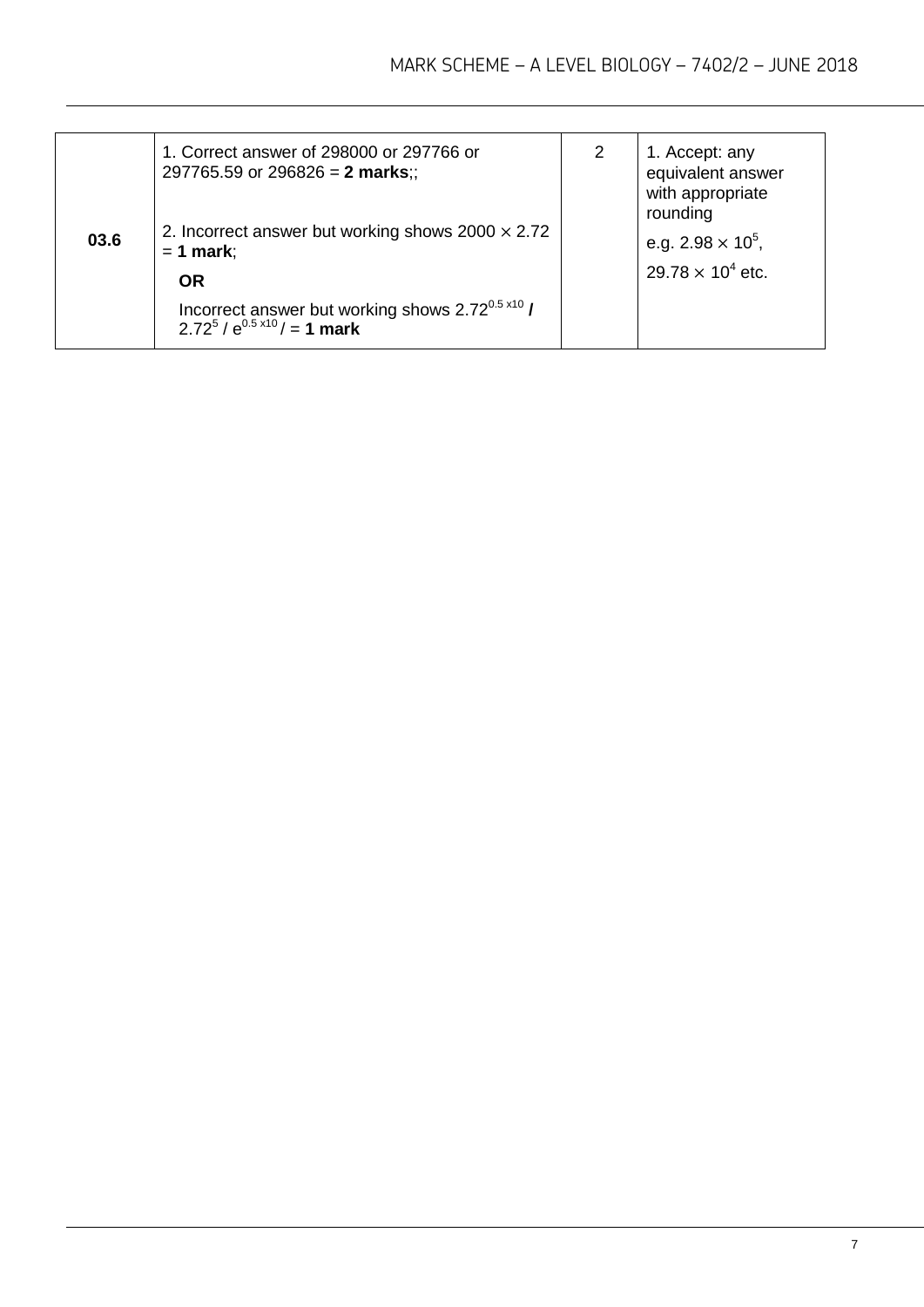| Question | <b>Marking Guidance</b>                                                                                                                                                                                                                                                                           | <b>Mark</b> | <b>Comments</b>                                                                                                                                               |
|----------|---------------------------------------------------------------------------------------------------------------------------------------------------------------------------------------------------------------------------------------------------------------------------------------------------|-------------|---------------------------------------------------------------------------------------------------------------------------------------------------------------|
| 04.1     | 1. Method of randomly determining position (of<br>quadrats) e.g. random numbers table/generator;<br>2. Large number/sample of quadrats;<br>3. Divide total percentage by number of<br>quadrats/samples/readings;                                                                                  | 3           | 1. Ignore line/belt<br>transect<br>2. Accept<br>many/multiple<br>2. Ignore point<br>quadrat<br>2. If a specified<br>number is given, it<br>must be 20 or more |
| 04.2     | 1. Beach grass is the pioneer (species);<br>2. Pioneers/named species change the (abiotic)<br>environment/habitat/conditions/factors;<br>3. (So) less hostile for named species<br><b>OR</b><br>(So) more suitable for named species;<br>4. Conifer/hardwood trees represent climax<br>community; | 4           | 2. Must convey idea<br>of change being<br>caused by a species<br>2. Accept example of<br>change e.g. more<br>humus                                            |
| 04.3     | 1. Trees block/reduce (sun)light;                                                                                                                                                                                                                                                                 | 1           | Reject 'blocks' all of<br>the light                                                                                                                           |
| 04.4     | 1.(NPP) remains constant;<br>2. GPP/photosynthesis and respiration constant;<br><b>OR</b><br>3. (NPP) low/decreases;<br>4. Less light so less photosynthesis/GPP;                                                                                                                                 | 2           | Mark in paired<br>statements<br>1 and 2 or 3 and 4<br>2. Accept<br>GPP/photosynthesis<br>equals respiration<br>4. Reject no<br>photosynthesis                 |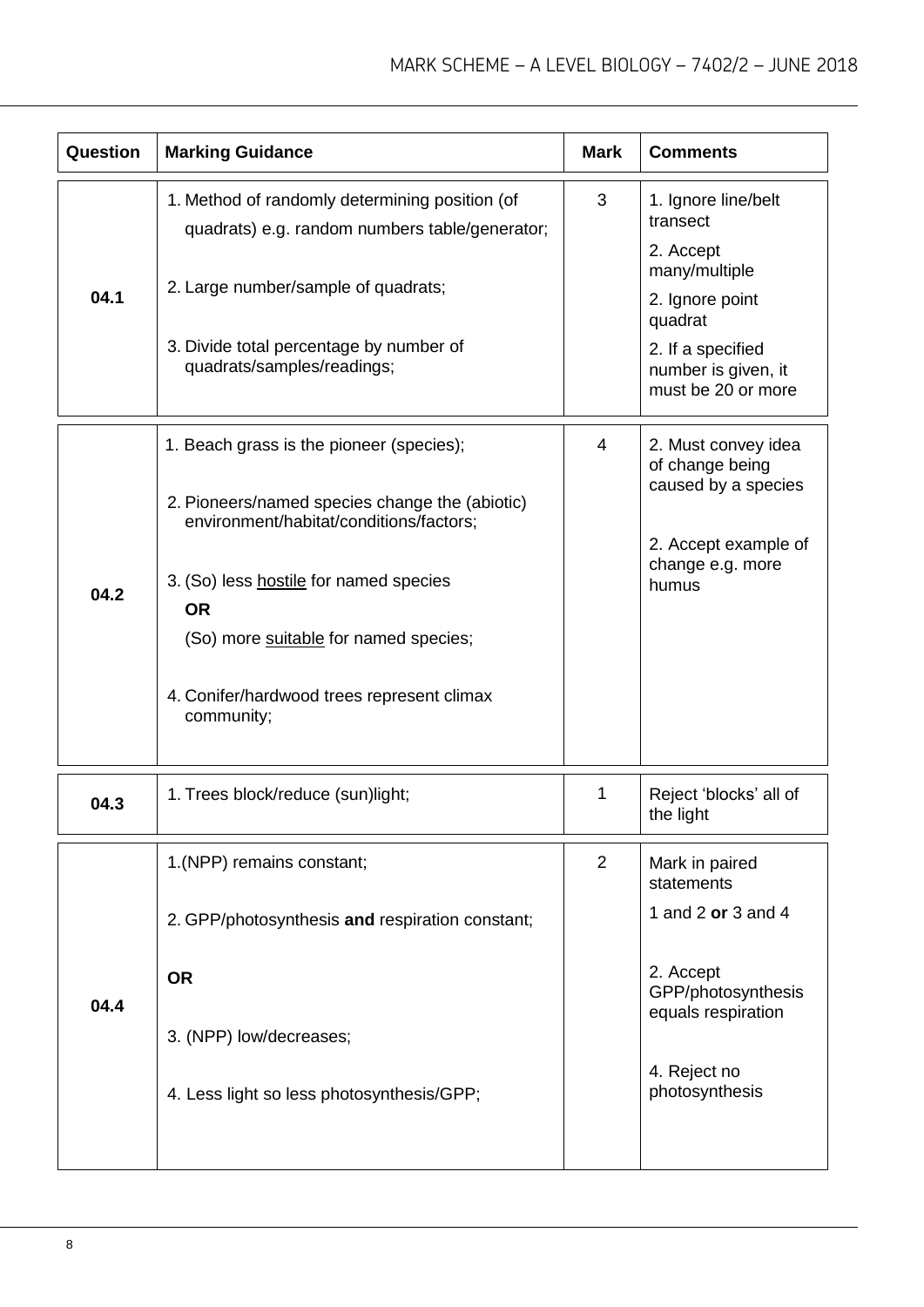| Question | <b>Marking Guidance</b>                                                                                                                                                      | <b>Mark</b> | <b>Comments</b>                                                                                                                                                                                                                                                                                                           |
|----------|------------------------------------------------------------------------------------------------------------------------------------------------------------------------------|-------------|---------------------------------------------------------------------------------------------------------------------------------------------------------------------------------------------------------------------------------------------------------------------------------------------------------------------------|
| 05.1     | 1. Affects water potential (of blood/body);<br>2. Affects volume of urine (produced/removed);                                                                                | 2           | 1. Accept $\Psi$ for water<br>potential                                                                                                                                                                                                                                                                                   |
|          |                                                                                                                                                                              |             |                                                                                                                                                                                                                                                                                                                           |
| 05.2     | 1. Furosemide and CVT more effective than<br>placebo/control/C<br><b>OR</b><br>Furosemide more effective (than CVT);                                                         | 2           | 1. Accept both<br>(drugs)/A and B more<br>effective than<br>placebo/control/C                                                                                                                                                                                                                                             |
|          | 2. Correct reference to a significant<br>increase/difference as SD's do not overlap;                                                                                         |             |                                                                                                                                                                                                                                                                                                                           |
| 05.3     | 1. Lower volume of blood;                                                                                                                                                    | 1           |                                                                                                                                                                                                                                                                                                                           |
| 05.4     | 1. Water potential of filtrate/tubule decreased;<br>2. Less water (reabsorbed) by <b>osmosis</b> (from<br>filtrate/tubule);<br>3. Collecting duct (is where osmosis occurs); | 3           | 1. Accept correct<br>reference to water<br>potential gradient<br>1. Accept maintains<br>low water potential.<br>1 and 2. Accept<br>nephron for<br>filtrate/tubule.<br>2. Accept no water<br>(reabsorbed) for 'less'<br>2. Accept (more)<br>water (absorbed) by<br>osmosis (into<br>filtrate/tubule)<br>3. Accept proximal |
|          |                                                                                                                                                                              |             | convoluted tubule or<br>distal convoluted<br>tubule or (descending)<br>loop of Henle<br>3.Ignore PCT, DCT.                                                                                                                                                                                                                |
| 05.5     | 1. Accept answers in the range 33840 to 34680;                                                                                                                               | 1           |                                                                                                                                                                                                                                                                                                                           |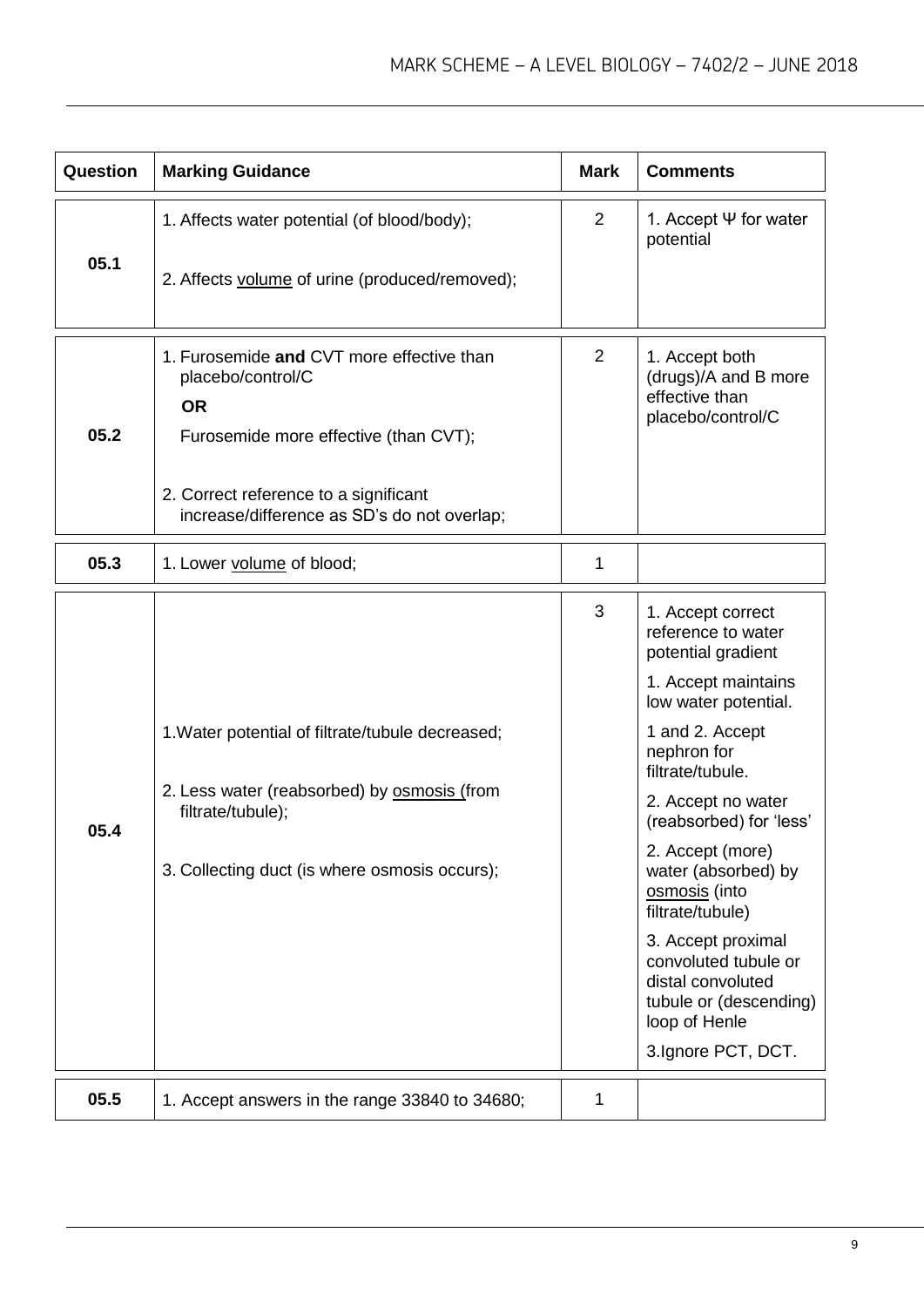| Question | <b>Marking Guidance</b>                                           |                              |  | <b>Mark</b>                                                                | <b>Comments</b>                                                                                       |
|----------|-------------------------------------------------------------------|------------------------------|--|----------------------------------------------------------------------------|-------------------------------------------------------------------------------------------------------|
|          | 1. Small sample size;                                             |                              |  | 2 max                                                                      | 2. Ignore breeding is<br>random                                                                       |
|          | 2. Fusion/fertilisation of gametes is random;                     |                              |  |                                                                            | 3. Accept crossing<br>over / sex linkage                                                              |
| 06.1     | 3. Linked Genes;                                                  |                              |  |                                                                            |                                                                                                       |
|          | 4. Epistasis;                                                     |                              |  |                                                                            |                                                                                                       |
|          | 5. Lethal genotypes;                                              |                              |  |                                                                            |                                                                                                       |
| 06.2     | 1. $ttmm;$                                                        |                              |  | 1                                                                          | Accept mmtt or any<br>order of these alleles<br>e.g. mtmt, tmtm etc                                   |
|          | 1. Genes are linked;                                              |                              |  | 3                                                                          | 1. Accept 'Alleles are                                                                                |
| 06.3     | 2. Produces few(er) tall, mottled and dwarf, normal<br>offspring; |                              |  | linked' but reject if<br>context suggests<br>alleles of the 'same<br>gene' |                                                                                                       |
|          | 3. Crossing over (has occurred);                                  |                              |  |                                                                            | 2. Accept produces<br>few Tm and tM<br>gametes                                                        |
|          |                                                                   |                              |  |                                                                            | 2. Accept 'fewer<br>recombinants'                                                                     |
|          | One mark for each correct column;;                                |                              |  | $\overline{2}$                                                             | Note: Accept correct<br>phenotypes in any<br>order for one mark<br>and correct ratio in               |
| 06.4     | Phenotype of<br>offspring                                         | <b>Ratio of</b><br>offspring |  |                                                                            | any order e.g. 3:9:3:1<br>for one mark                                                                |
|          | Tall (plant and) normal<br>(leaves)                               | 9                            |  |                                                                            | However, phenotypes<br>and ratio must match                                                           |
|          | Tall (plant and) mottled<br>(leaves)                              | 3                            |  |                                                                            | for two marks                                                                                         |
|          | Dwarf (plant and)<br>normal (leaves)                              | 3                            |  |                                                                            | Accept alternative<br>wording e.g. short for                                                          |
|          | Dwarf (plant and)<br>mottled (leaves)                             | 1                            |  | dwarf<br>2. Accept                                                         |                                                                                                       |
|          |                                                                   |                              |  |                                                                            | $\frac{9}{16}$ <sup>3</sup> / <sub>16</sub> <sup>3</sup> / <sub>16</sub> <sup>1</sup> / <sub>16</sub> |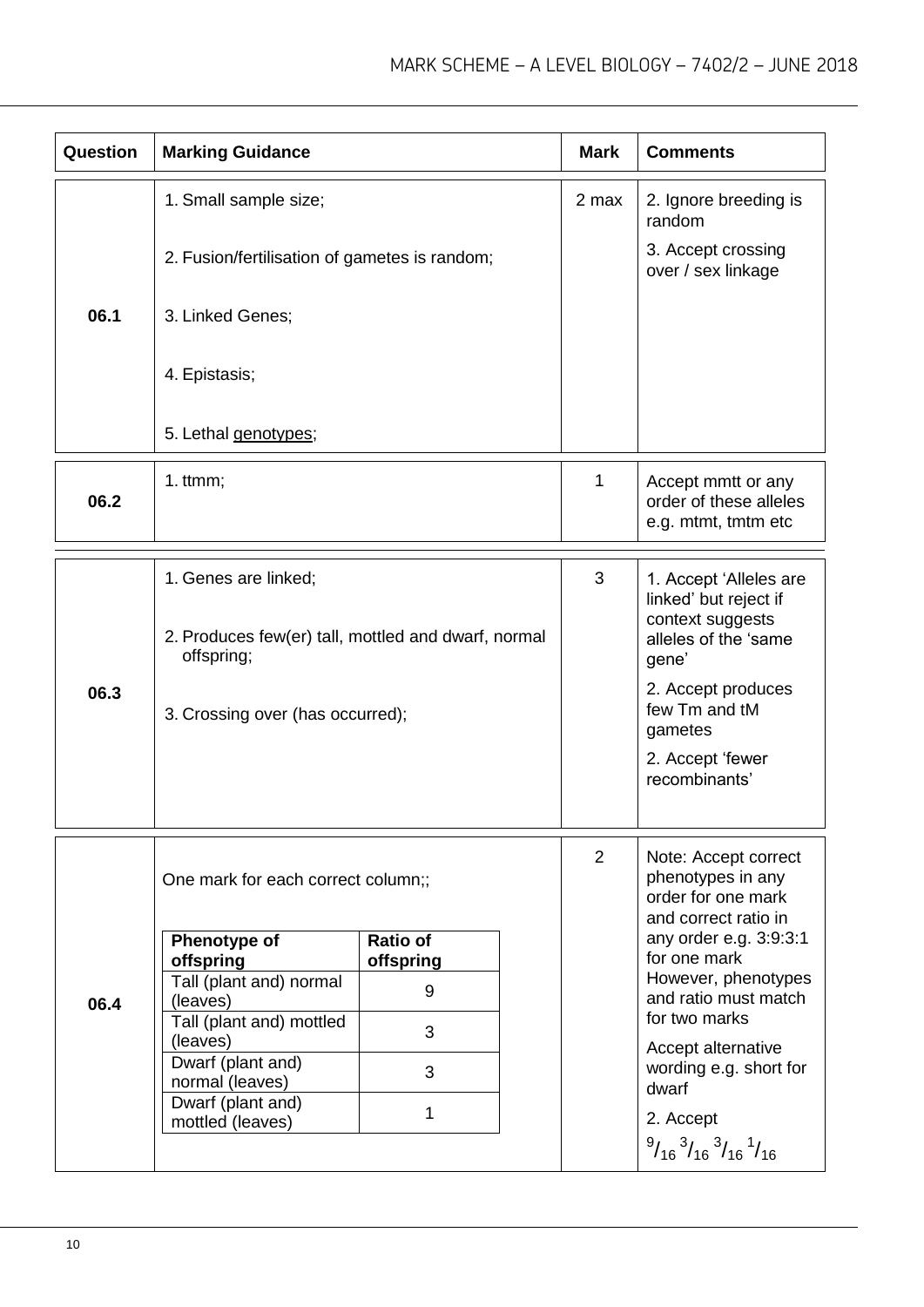| <b>Question</b> | <b>Marking Guidance</b>                                                                                              | <b>Mark</b>    | <b>Comments</b>                                                                           |
|-----------------|----------------------------------------------------------------------------------------------------------------------|----------------|-------------------------------------------------------------------------------------------|
|                 | 1. (Dopamine) diffuses across (synapse);                                                                             | 3              | 2. Ignore name/nature<br>of receptor e.g.<br>cholinergic                                  |
| 07.1            | 2. Attaches to receptors on postsynaptic<br>membrane;                                                                |                | 3. Accept Na <sup>+</sup> for<br>sodium ions                                              |
|                 | 3. Stimulates entry of sodium ions and<br>depolarisation/action potential;                                           |                | 3. Accept generator<br>potential for action<br>potential                                  |
|                 | 1. Morphine attaches to opioid receptors;                                                                            | $\overline{2}$ | 1. Reject reference to<br>active site                                                     |
| 07.2            | 2. (More) dopamine released (to provide pain<br>relief);                                                             |                | 2. Reject receptors<br>release dopamine                                                   |
|                 |                                                                                                                      | 3              | 1. Ignore $K^*$                                                                           |
|                 | 1. (Inside of postsynaptic) neurone becomes more<br>negative/hyperpolarisation/inhibitory<br>postsynaptic potential; |                | 1. Accept -75mV or<br>any value below this<br>as equivalent to more<br>negative           |
| 07.3            | 2. More sodium ions required (to reach threshold)<br><b>OR</b>                                                       |                | 1. Accept 'decrease in<br>charge'                                                         |
|                 | Not enough sodium ions enter (to reach<br>threshold);                                                                |                | 2. Accept Na <sup>+</sup> for<br>sodium ions                                              |
|                 | 3. For depolarisation/action potential;                                                                              |                | 3. Context must covey<br>idea that<br>depolarisation / action<br>potential is less likely |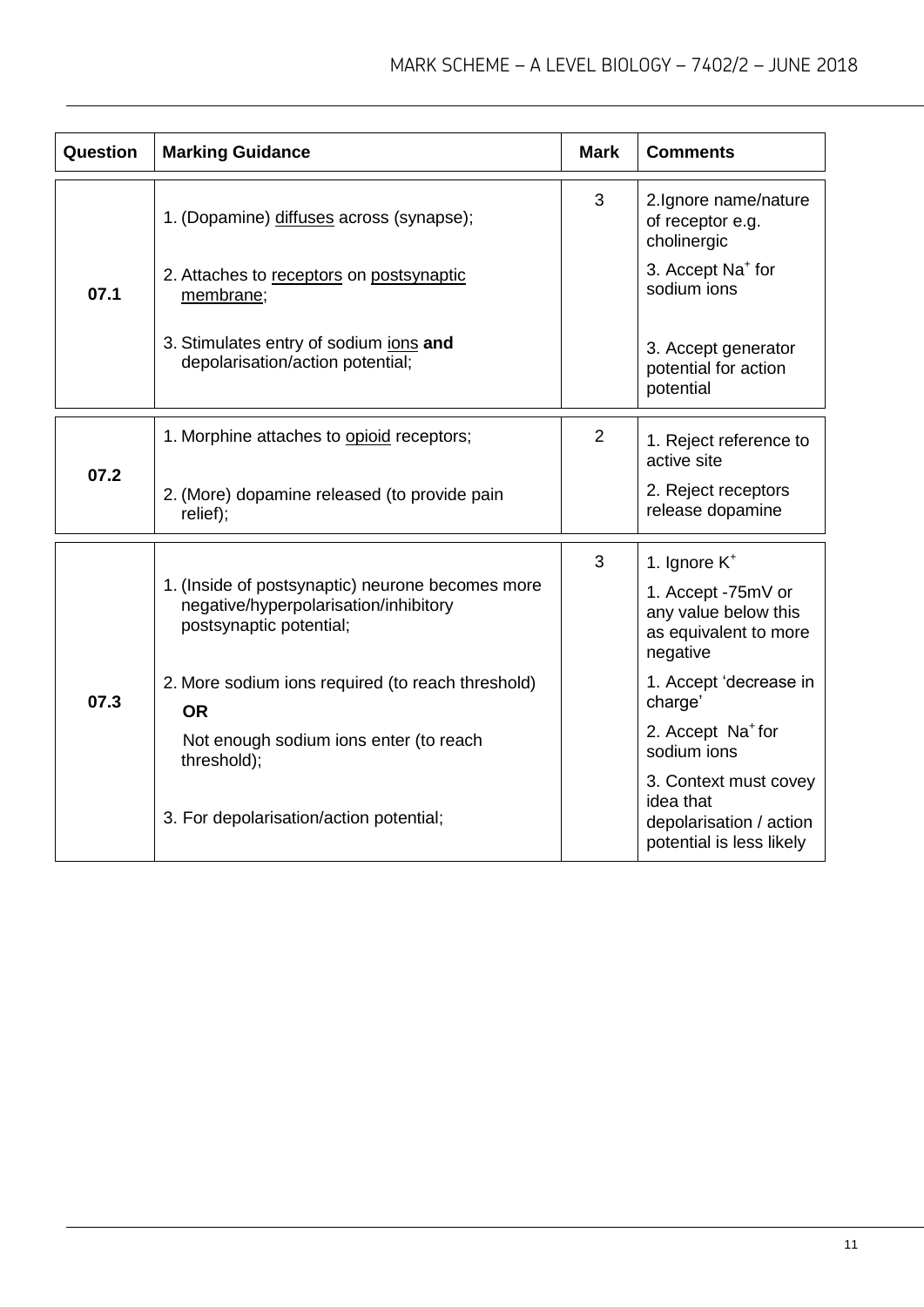| Question | <b>Marking Guidance</b>                                                                                                 | <b>Mark</b>    | <b>Comments</b>                                                                                                                                                                                                       |
|----------|-------------------------------------------------------------------------------------------------------------------------|----------------|-----------------------------------------------------------------------------------------------------------------------------------------------------------------------------------------------------------------------|
| 08.1     | 1. (All) the DNA in a cell/organism;                                                                                    | $\mathbf{1}$   | Accept<br>'(all) the<br>'genes'/alleles'<br>'genetic material/code'<br>in a cell/organism/<br>person'<br>'the total number of<br>DNA bases in a<br>cell/organism'<br>Reject all the DNA/<br>genes within a<br>species |
| 08.2     | 1. (Transcriptional factor/antibody) has a<br>specific/tertiary structure/shape;<br>2. Complementary (shape/structure); | $\overline{2}$ | 1. Accept (antibody)<br>has a specific variable<br>region<br>1. Accept<br>(transcription<br>factor/antibody) has a<br>specific binding site<br>1 and 2. Reject active<br>site but only once.                          |
| 08.3     | 1. DNA, transcription factor and antibody;                                                                              | 1              | <b>Accept Nucleotides</b><br>for DNA<br>Ignore 'reference to<br>chemicals'                                                                                                                                            |
| 08.4     | 1. Binds to P34 gene/DNA/mRNA<br><b>OR</b><br>Binds to transcription factor gene/DNA<br><b>OR</b><br>Binds to promoter; | 1              | Reject binds to<br>transcription factor                                                                                                                                                                               |
| 08.5     | 1. Restriction (endonuclease/enzyme) to cut<br>plasmid/vector;<br>2. Ligase joins gene/DNA to plasmid/vector;           | 2              |                                                                                                                                                                                                                       |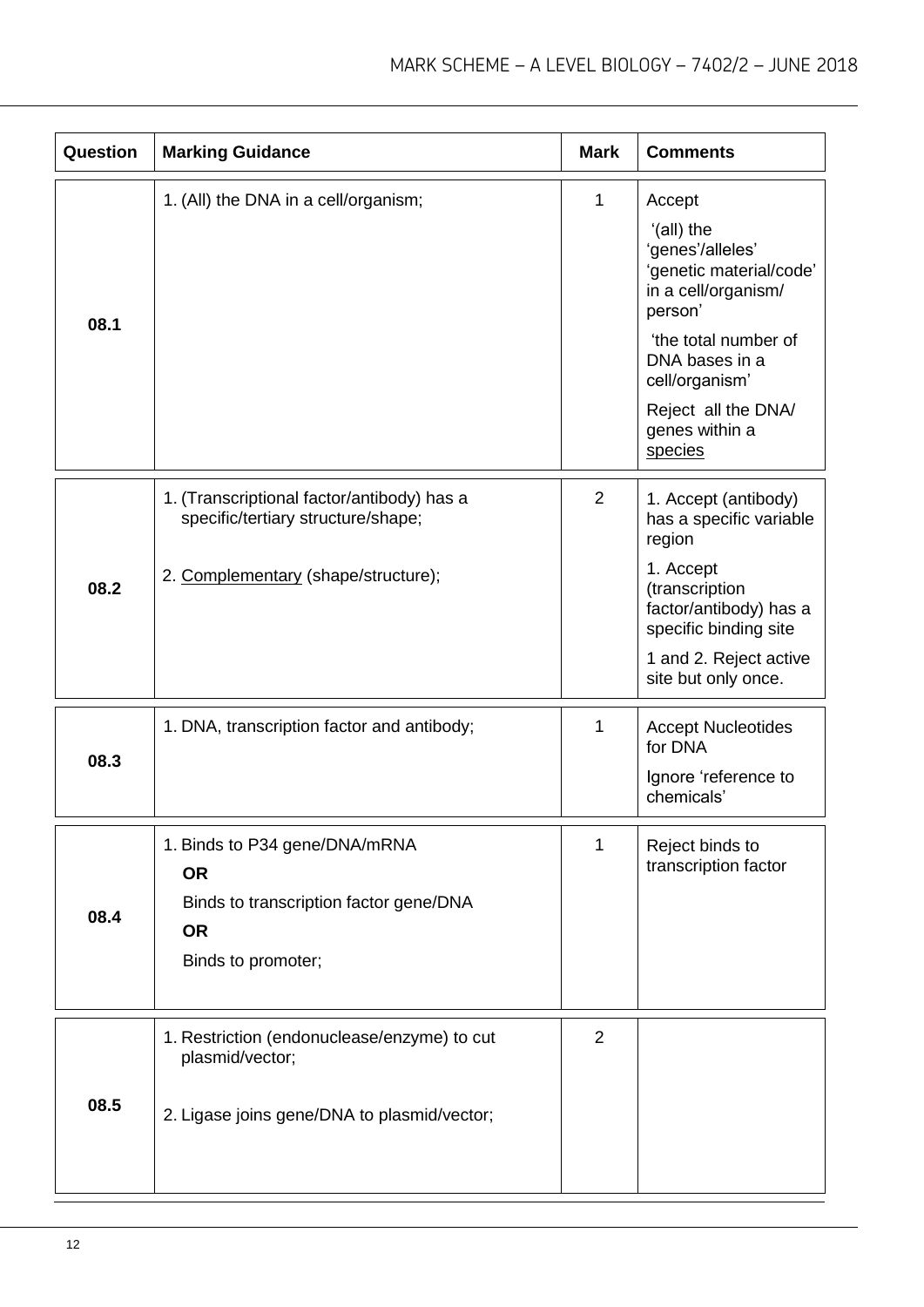|      | 1. Mass/number of amino acids/polypeptides; | 2 max | 1. Accept weight for<br>mass                                                                                                                                                       |
|------|---------------------------------------------|-------|------------------------------------------------------------------------------------------------------------------------------------------------------------------------------------|
| 08.6 | 2. Charge;<br>3. R groups (differ);         |       | 1. Ignore density/size<br>1. Accept length of<br>polypeptide/amino<br>acid chain<br>1. Accept primary<br>structure /sequence of<br>amino acids.<br>1. Accept tertiary<br>structure |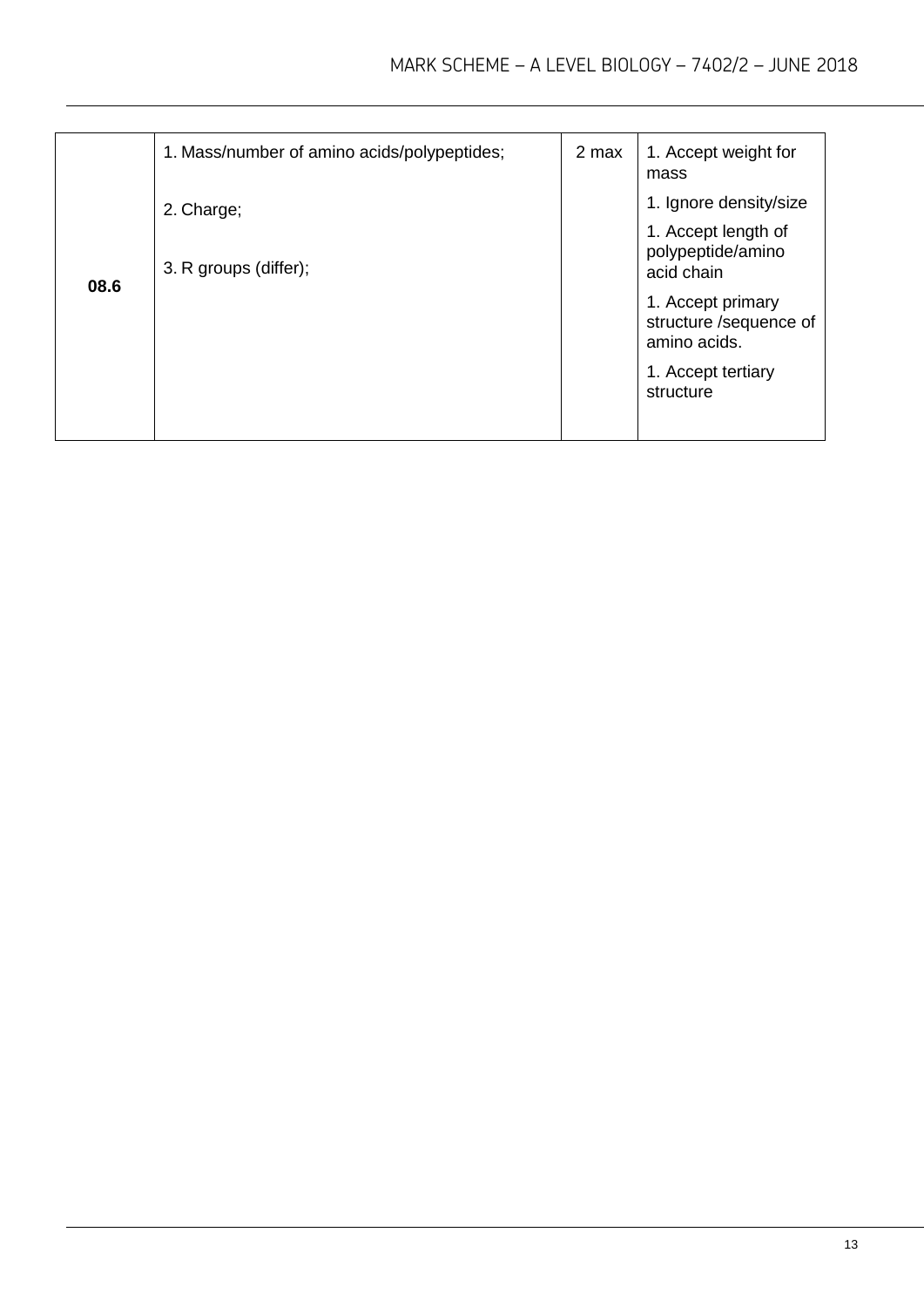| Question | <b>Marking Guidance</b>                                                                                                                    | <b>Mark</b>    | <b>Comments</b>                                                                                                                                           |
|----------|--------------------------------------------------------------------------------------------------------------------------------------------|----------------|-----------------------------------------------------------------------------------------------------------------------------------------------------------|
|          | 1. LP due to mutation<br><b>OR</b>                                                                                                         | 4 max          | 1. Reject mutation<br>caused by drinking<br>milk.                                                                                                         |
|          | Allele due to mutation;<br>2. Milk provides named nutrient;                                                                                |                | 2. Accept any correct<br>named nutrient e.g.<br>glucose, galactose,<br>protein                                                                            |
|          | 3. Individuals with LP more likely to survive and<br>reproduce                                                                             |                | 2. Ignore 'sugar'<br>'lactose' as named<br>nutrient                                                                                                       |
| 09.1     | <b>OR</b><br>Individuals with advantageous allele more likely<br>to survive and reproduce;                                                 |                | 1. and 3. Reject (LP)<br>gene                                                                                                                             |
|          | 4. Directional selection;                                                                                                                  |                | 3. Accept 'individuals<br>who produce lactase'<br>for 'LP individuals'                                                                                    |
|          | 5. Frequency of allele increases (in the                                                                                                   |                | 3. Accept 'pass on<br>allele/LP/characteristic'<br>for reproduce.                                                                                         |
|          | offspring/next generation);                                                                                                                |                | 5. Accept description<br>of increasing<br>frequency of allele e.g.<br>'higher proportion',<br>'more common' but<br>ignore increase in<br>number of allele |
|          | 1. Dominant allele;                                                                                                                        | $\overline{2}$ |                                                                                                                                                           |
| 09.2     | 2. (Always) expressed/shown (when present in<br>phenotype/offspring)<br><b>OR</b><br>Expressed when only one (dominant allele)<br>present; |                |                                                                                                                                                           |
| 09.3     | 1. Mutation in promoter (DNA/gene) for<br>transcription factor                                                                             | 2              | 1. Accept mutation in<br>an epistatic gene                                                                                                                |
|          | <b>OR</b><br>Mutation in promoter (region/DNA) for the gene<br><b>OR</b><br>Mutation in gene for transcription factor;                     |                |                                                                                                                                                           |
|          | 2. Lactase gene continues to be transcribed/active;                                                                                        |                |                                                                                                                                                           |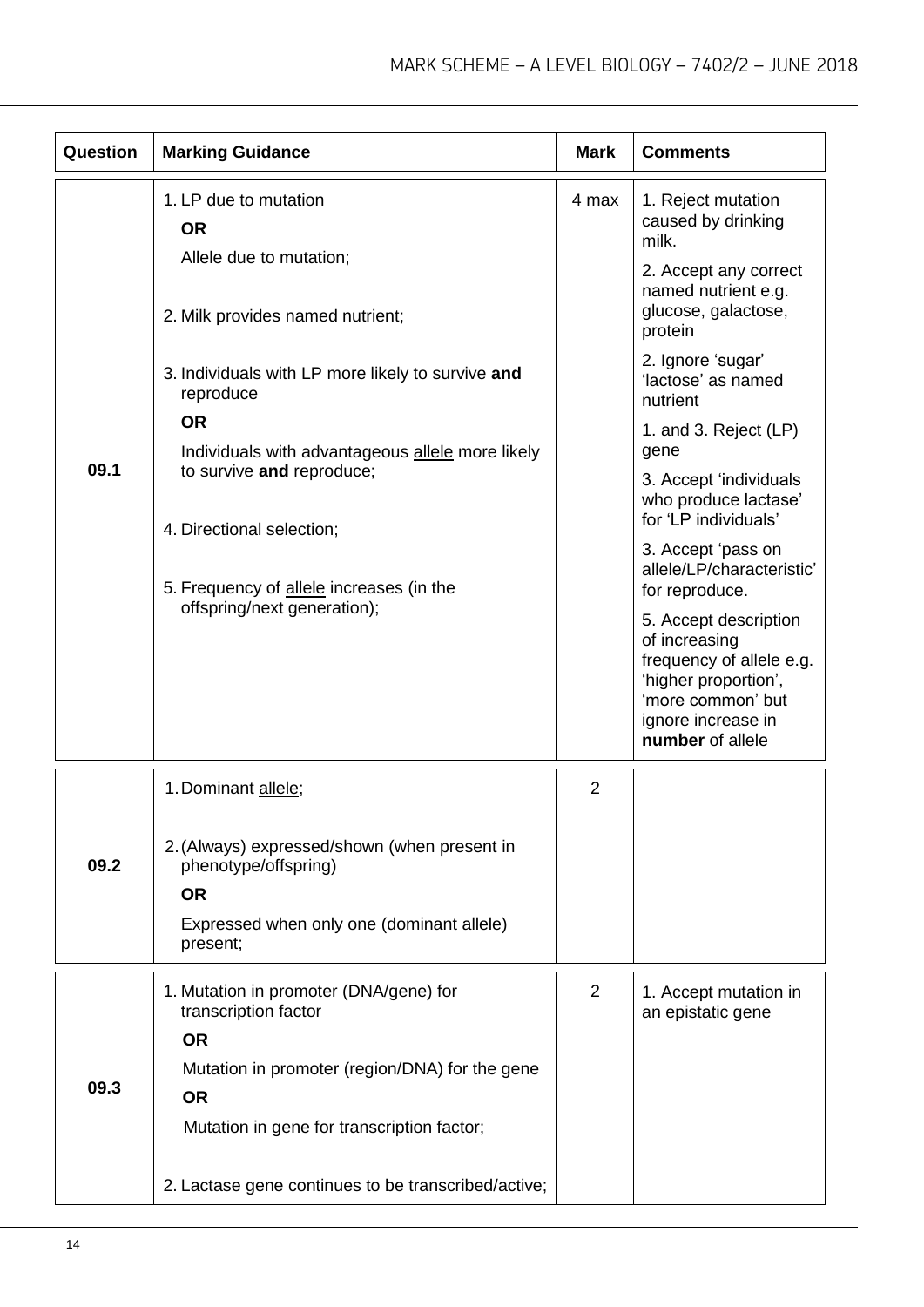| Question | <b>Marking Guidance</b>                                                                          | <b>Mark</b>    | <b>Comments</b>                                                                                            |
|----------|--------------------------------------------------------------------------------------------------|----------------|------------------------------------------------------------------------------------------------------------|
|          | 1. No (functional) cones<br><b>OR</b>                                                            | 3              | 2. Accept correct<br>reference to retinal<br>convergence                                                   |
|          | Only rods;                                                                                       |                | 2. Accept<br>'bipolar/nerve cell' for<br>neurone                                                           |
| 10.1     | 2. Cones are connected to a single neurone<br><b>OR</b>                                          |                | 2. Accept 'many' 2 or<br>more for 'several'                                                                |
|          | Several rods connected to a single neurone;                                                      |                | 3. Accept 'optic nerve'<br>for brain                                                                       |
|          | 3. (Cones) Separate (sets of) impulses to brain<br><b>OR</b>                                     |                | 3. Reject 'signals',<br>'messages' for<br>'impulses'                                                       |
|          | (Rods) Single (set of) impulse/s to brain;                                                       |                | 3. Accept 'action<br>potential'                                                                            |
|          | 1. Correct answer in range $42 - 44\% = 2$ marks;;                                               | $\overline{2}$ | 2. Accept $1 - (p^2 + q^2)$                                                                                |
| 10.2     | 2. Incorrect answer but shows that understanding<br>that $2pq$ = heterozygous/carriers = 1 mark; |                | 2. Accept<br>understanding of 2pq<br>by using calculation<br>involving $2 \times$ two<br>different numbers |
|          | 1. (Gene/allele) is on the X chromosome;                                                         | $\overline{2}$ | 2. Reference to allele<br>is essential but only<br>required once                                           |
| 10.3     | 2. Females require two alleles/females can be<br>heterozygous/carriers and males require one     |                | 2. Reference to<br>females and males<br>required                                                           |
|          | allele;                                                                                          |                | 2. Reject dominant<br>allele                                                                               |
|          | 1. Green sensitive pigment/cones non-functional                                                  | 3              | 1, 2 and 3. Reject<br>reference to 'green                                                                  |
|          | <b>OR</b>                                                                                        |                | cones'/ 'blue cones /<br>'red cones' but once<br>only                                                      |
| 10.4     | Cones that detect green light non-functional;                                                    |                |                                                                                                            |
|          | 2. Three different types of pigment/cone;                                                        |                | 1, 2 and 3. Reject<br>reference to 'green<br>pigment'/ 'blue<br>pigment/ 'red pigment'                     |